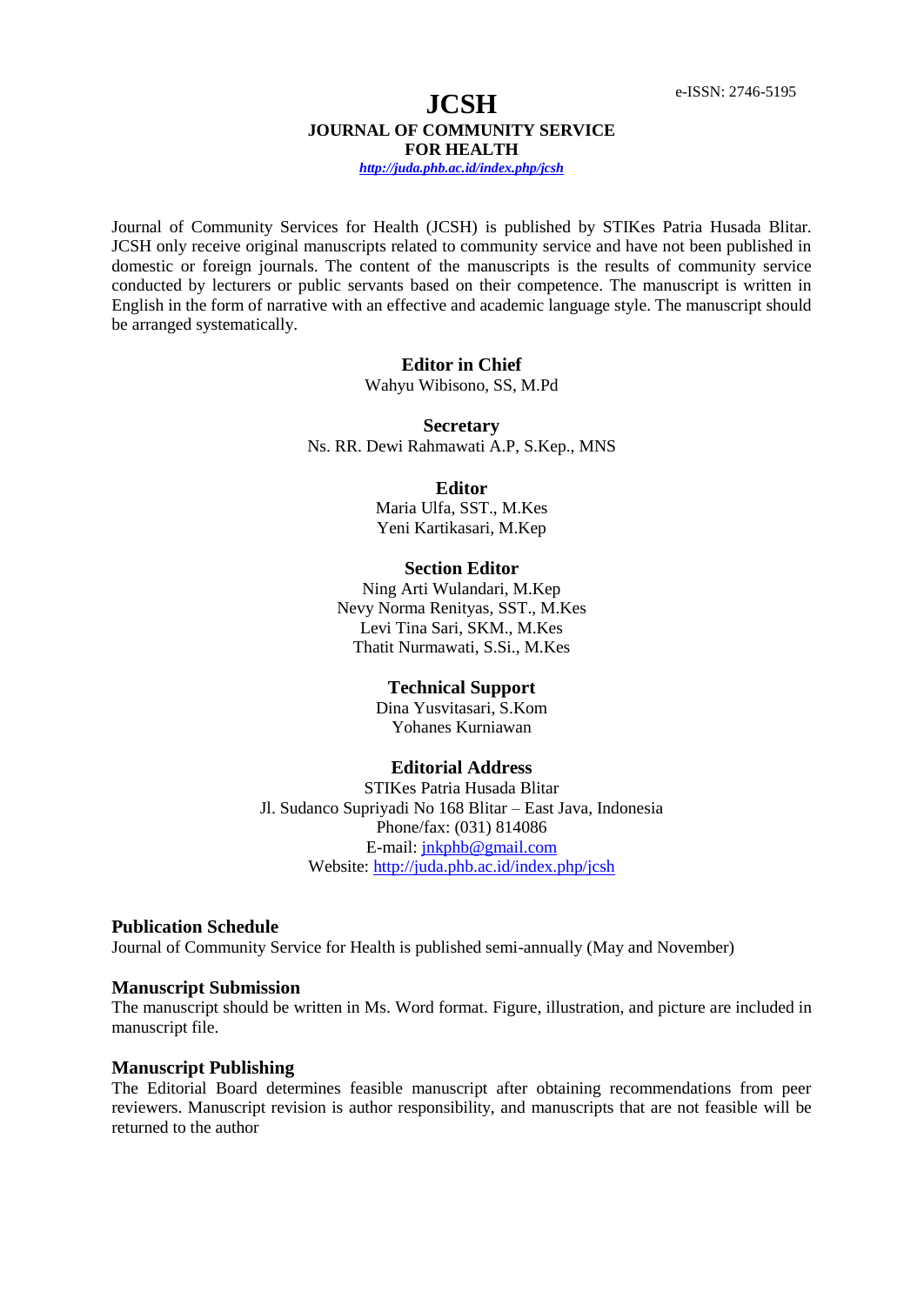# **PEER REVIEWER**

The Editors gratefully acknowledge the assistance of the following people, who reviewed manuscripts for Journal of Community Service for Health, Volume 2 Issue 1, May 2021

- **1. Anita Rahmawati, S.Kep., Ns., M.Kep** STIKes Patria Husada Blitar
- **2. Kanthi Devi Ayuningtyas, SST, M.K.M** STIKes Patria Husada Blitar
- **3. Miftah Chairunnisa. M.Tr. Keb** STIKes Patria Husada Blitar
- **4. Nawang Wulandari, S.Kep., Ns., M.Kes** STIKes Patria Husada Blitar
- **5. Sandi Alfa Wiga Arsa, S.Kep., Ns., M.Kes** STIKes Patria Husada Blitar
- **6. Wiwin Martiningsih., M.Kep., PhD** Poltekkes Kemenkes Malang
- **7. Ulfa Husnul Fata, S.Kep., Ns., M.Kep** STIKes Patria Husada Blitar
- **8. Ika Agustina, SST., M.Kes** STIKes Patria Husada Blitar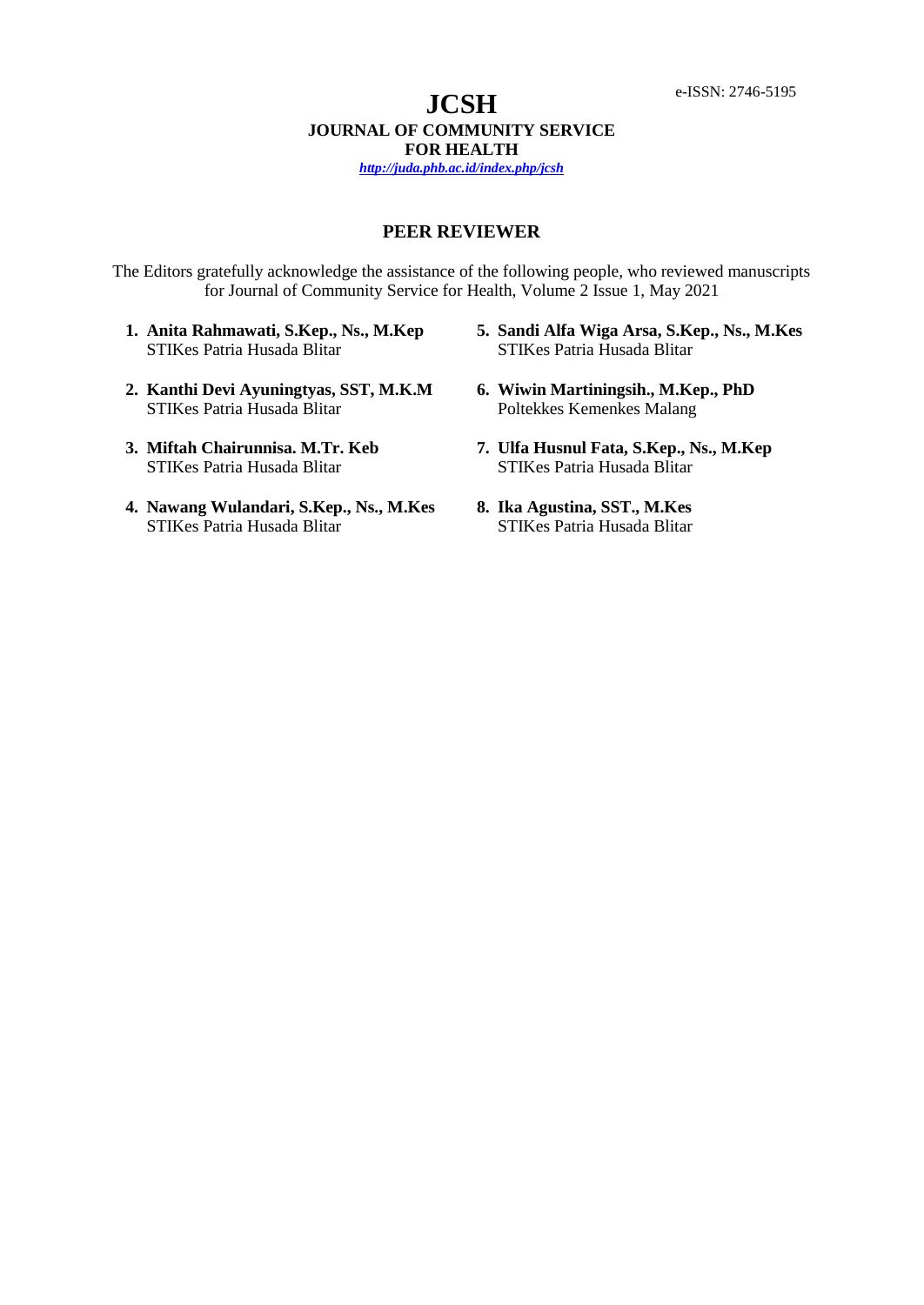# **TABLE OF CONTENT**

| Low Salt Diet Counseling as an Effort to Increase Knowledge of Hypertension Patients |             |
|--------------------------------------------------------------------------------------|-------------|
| Ani Sutriningsih, Pertiwi Perwiraningtyas, Wahyu Dini Metrikayanto                   | 034-037     |
| DOI: https://doi.org/10.26699/jcsh.v2i2.ART.p034-037                                 |             |
|                                                                                      |             |
| Non-Pharmacological Management of Pruritus in Chronic Kidney Disease Patients at     |             |
| Panti Waluya Sawahan Hospital                                                        |             |
| Pertiwi Perwiraningtyas, Ani Sutriningsih, Wahyu Dini Metrikayanto                   | 038-041     |
| DOI: https://doi.org/10.26699/jcsh.v2i2.ART.p038-041                                 |             |
| Nutritional Health Education during Pandemic                                         |             |
| Novita Dewi, Wahyu Dini Metrikayanto, Supriyadi                                      | $042 - 046$ |
| DOI: https://doi.org/10.26699/jcsh.v2i2.ART.p042-046                                 |             |
|                                                                                      |             |
| Education on How to Express and Correct Breast Milk Storage Techniques for           |             |
| <b>Working Mothers</b>                                                               | 047-050     |
| Ika Agustina, Ita Noviasari, Suprajitno                                              |             |
| DOI: https://doi.org/10.26699/jcsh.v2i2.ART.p047-050                                 |             |
| The Dangerous Consumption of Hazardous Snacks and Independent Smart Acupressure      |             |
| Training as Intelligence Improvements Students in Mlajah Elementary Schools          |             |
|                                                                                      | 051-059     |
| Bangkalan Madura                                                                     |             |
| Ervi Suminar, Widiharti, Levi Tina Sari, Nevy Norma Renityas                         |             |
| DOI: https://doi.org/10.26699/jcsh.v2i2.ART.p051-059                                 |             |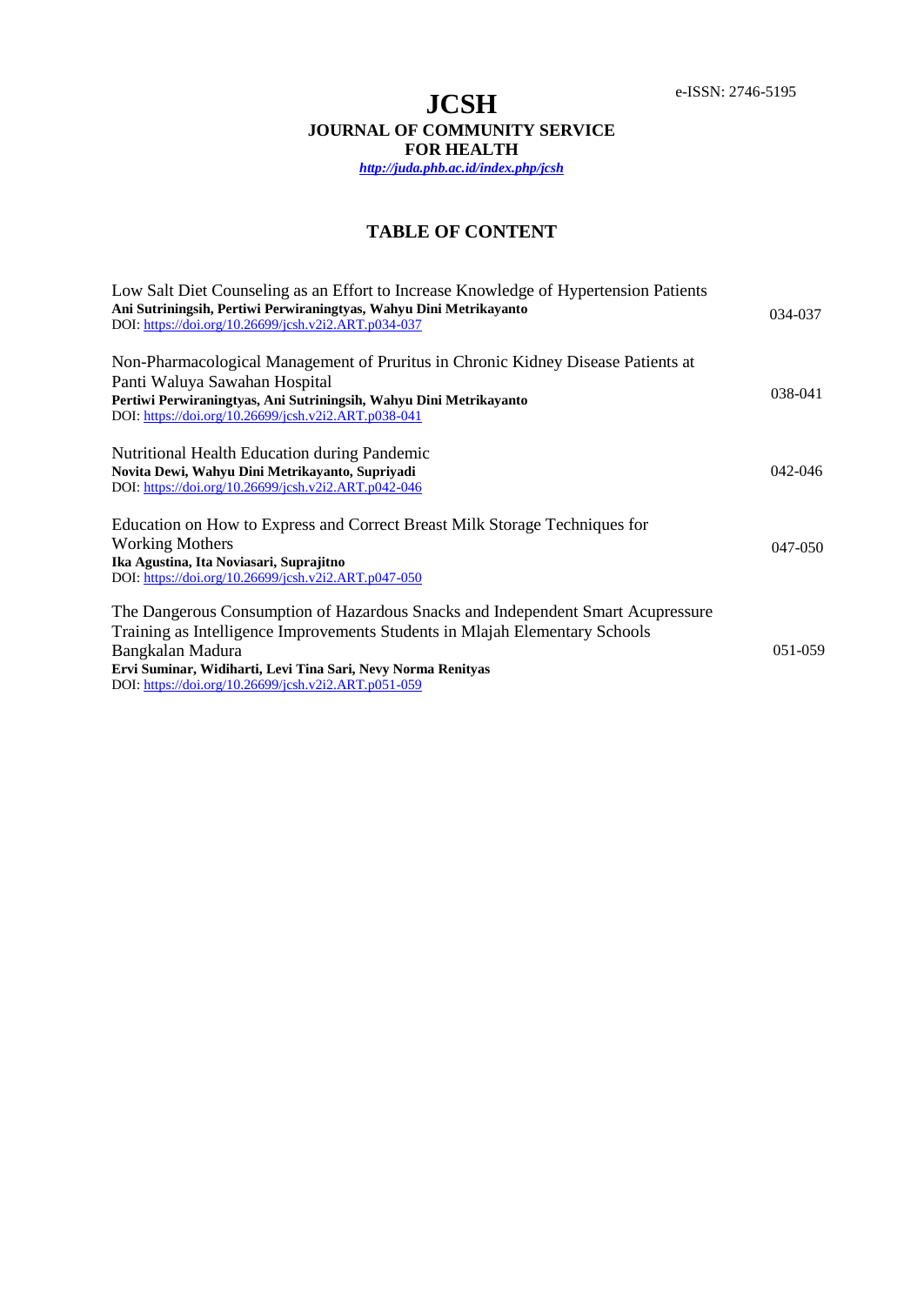## **FOREWORD**

*Journal of Community Service for Health (JCSH)* is a newly launched, peer reviewed, open access academic journal which comprises the the results of community service conducted by lecturers or public servants based on their competence. By publishing high-quality and novel articles in a wide range of categories, this journal is dedicated to expanding and evolving the knowledge of community services. Lecturers or public servant will be able to obtain valuable information and innovative ideas from JCSH articles. The mission of *JCSH* is to provide readers, lecturers, and public servants with a reliable source of information relevant to current developments and discoveries of community service. The journal also acts as a forum for exchanging interdisciplinary scientific knowledge from professional and an educational point of view. *JCSH* emphasizes the importance of the worldwide collaboration and cooperation in various fields of community service especially in health. The topics covered in this journal include all of the community service which is relevant to health. Any types of manuscripts submission of community service reports are all welcomed.

We are deeply grateful to all of the authors for their excellent works and remarkable contributions. Each issue offers useful reports and articles to the readers. We encourage both lecturers and public servants to submit manuscripts on the report of the community service. We are looking forward to receive extraordinary manuscripts and to promote the development in the cutting-edge of community services.

Blitar, November 2020

Wahyu Wibisono, S.S., M.Pd., M.A. Department of Midwifery, STIKes Patria Husdada Blitar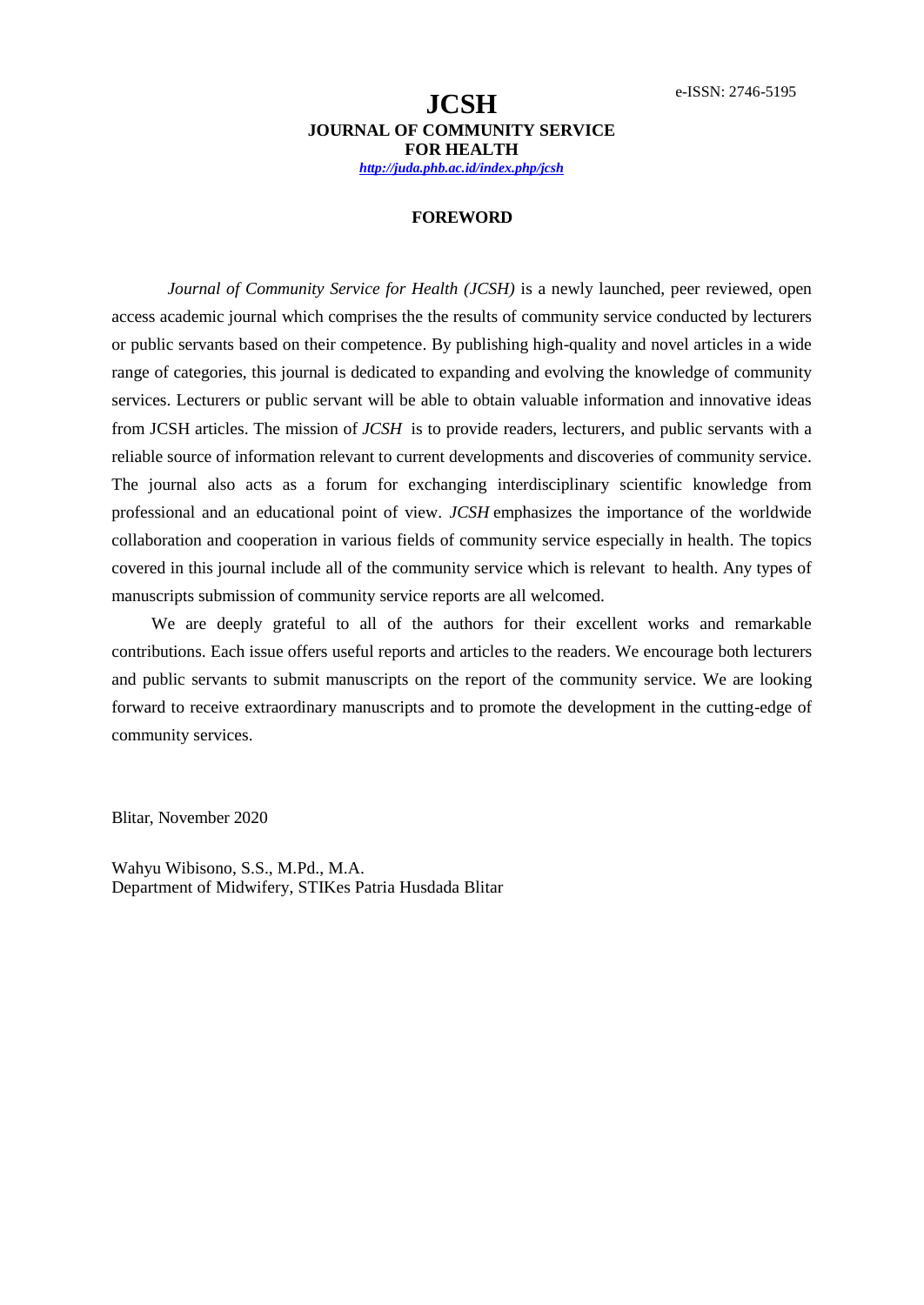# **JCSH JOURNAL OF COMMUNITY SERVICE FOR HEALTH**

*http://juda.phb.ac.id/index.php/jcsh*

# **AUTHOR GUIDELINES**

The manuscript is written in English only in the form of narrative with an effective and academic language style. The manuscript of the research results should be arranged systematically. Please prepare your manuscript before submission, using the following **Author Guidelines**:

## **1. Title**

- a. Describing the basic content of writing in a concise and clear way, written no more than 12 words.
- b. The Titles are printed with 12 Times New Roman fonts, Capitalized each words.

## **2. Author**

a. Typed without title and consistent in name spelling accompanied by author's footnote address

# **3. Address**

a. The address specified is the Author Department, Affiliation and Country

## **4. Abstract**

- a. Is the summary of all manuscript, Including: Problems, Objectives, Methods, Results and Conclusions (IMRAD: Introduction, Method, Result, and Discussion).
- b. Abstract is typed with full grammatically correct sentence.
- c. Abstract is not more than 250 words

# **5. Keywords**

a. Consist of 3-5 keywords, comma separated

## **6. Introduction**

- a. Includes a description of the background of the problem, the scope of the research and literature review related to the issues studied.
- b. The length is not more than two pages.

# **7. Methods**

- a. Contains an explanation of the design, population, sample, variables, instruments, time, place, and technique.
- b. The method should be explained completely so that other researchers can retest it.
- c. References (bibliography) are given in less obvious methods.

# **8. Result**

- a. An objective description of the results of the community service and discussion
- b. Clearly explained in the form of narration and data based on the purpose of the study, if necessary accompanied by illustrations (paintings, drawings, graphs, diagrams), tables or photos that support data,
- c. Simple and not complicated.
- d. Result that have been described with tables or illustrations does not need to be explained complicatedly.

#### **9. Discussion**

a. Explain the meaning of the research includes: facts, theories and opinions.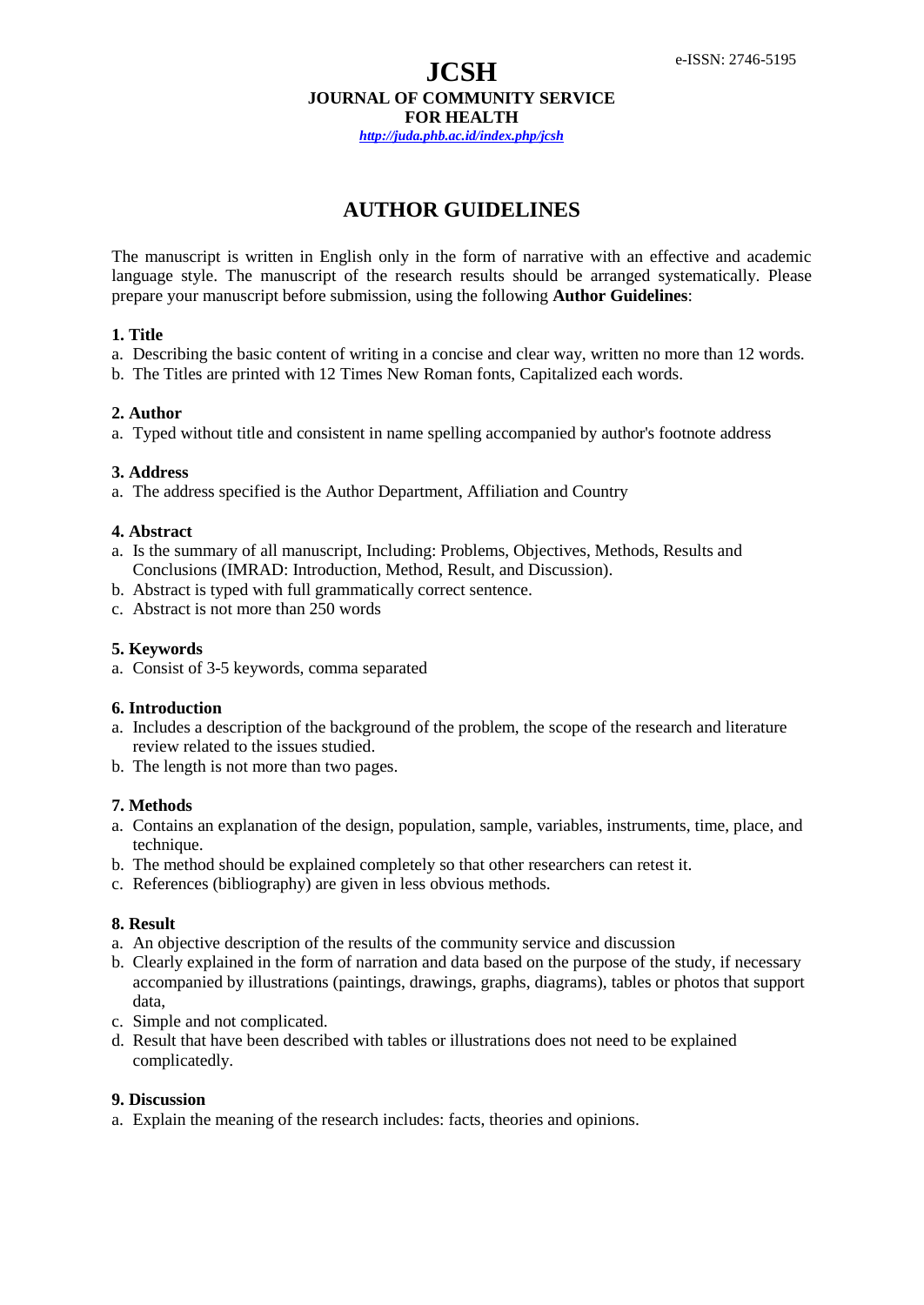# **JCSH**

# **JOURNAL OF COMMUNITY SERVICE FOR HEALTH**

*http://juda.phb.ac.id/index.php/jcsh*

## **10. Conclusion**

a. It contains a conclusion that answers the research questions. The Conclusions are written in the form of essays not in numerical form.

## **11. Suggestion**

a. It contains suggestions of the research results in the form of narratives not detailed in points referring to research objectives.

# **12. References**

- a. Reference sources (literature) wherever possible is a literature published in the last 10 years preferably is the result of research reports (thesis, thesis and dissertation) and scientific articles in scientific journals / magazines.
- b. The referencesare compiled based on the APA (*American Psychological Association)* style, as follows:

#### **Book:**

Anderson, D.W.; Vault V.D.;& Dickson, C.E. (2016). Problems and Prospects for the Decades Ahead: Competency Based Teacher Education. Berkeley: McCuthcan Publishing Co.

## **Article in Journal:**

Suprajitno, S., Sunarno, I., &Ardiansah, O. (2018). Perception of Supervisor taking Medicine about The Side Effect of Tuberculosis Medication for Patients. Jurnal Ners dan Kebidanan (Journal of Ners and Midwifery), *5*(1), 058-061.doi[:https://doi.org/10.26699/jnk.v5i1.ART.p058-061.](https://doi.org/10.26699/jnk.v5i1.ART.p058-061)

# **11. Citation**

a. Referrals and Quotes using confined referral techniques (name, year). Example: (Ahsan, 2009).

# **12. Mathematical Equations**

a. Write clearly. The Decimal number is marked with a comma for the Indonesian language and a point for English.

## **13. Table**

- a. As simple as possible, sent in MS Word format.
- b. Tables are numbered and referred sequentially in text,
- c. Table numbering followed by a period (.)
- d. The title is written at the top of the table, please write briefly and clearly and beginning with a capital letter that only begins with the title of the table covering what, where, when.
- e. Note or description when necessary (at the bottom of the table, to explain abbreviations in the table).
- f. All of the abbreviations in the table should be explained in the footnotes.
- g. The lines in the table use only horizontal lines using no vertical lines.
- h. Tables should be referred in the discussion.